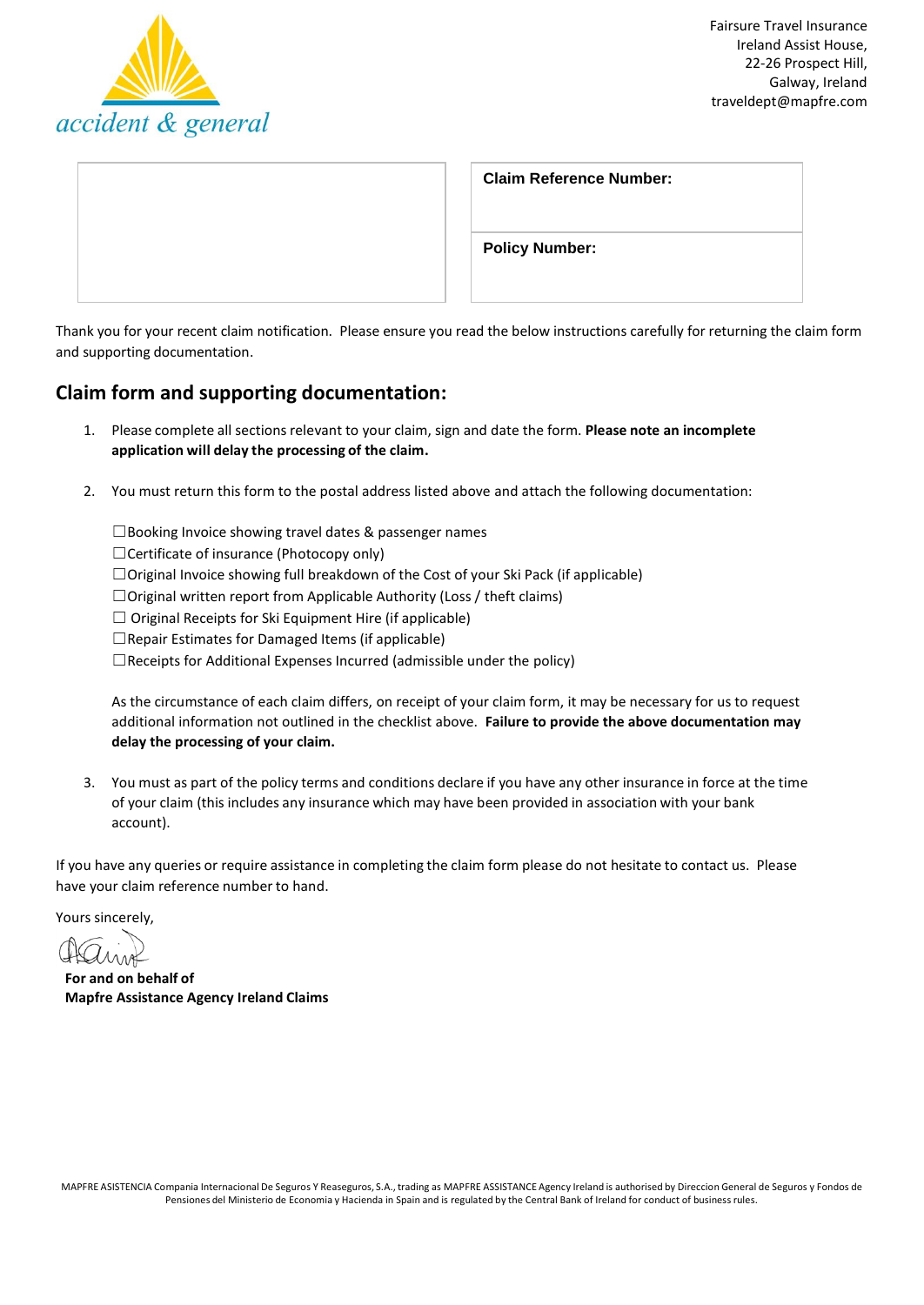

# **WINTERSPORTS CLAIM FORM**

#### **Claim Reference Number:**

**Policy Number:**

(Please see first page of claim form for your reference)

(Please see first page of claim form for your policy number)

### **DATA PROTECTION**

We will ask you to provide some specific information regarding the medical condition or injury giving rise you your claim, and also regarding current or past medical conditions for you and, where relevant, for your fellow travellers close relatives or close business associate. We will only use sensitive information for the specific purpose you provide it, including to validate and administer your claim, and to provide the services described in the policy. This may include sharing with service providers, and of you have travelled outside the European Economic Area 'EEA', it may be necessary for us to transfer your data and share with service providers outside the EEA/ Further information about how data is used and shared can be found on our privacy policy o[n www.mapfreassistance.ie/gdpr.](http://www.mapfreassistance.ie/gdpr)

You must ensure that you only provide sensitive information amount other people where you have the consent or legal right to do so.

### **Do you provide your consent for such use, transfer and sharing of the data you provide?**

Note, if you do not wish to provide consent, this prevents us from providing cover under the policy and we are hereby released from any liability for your claim.

## **SECTION A CLAIMANT DETAILS** Title: Gender: Forename: Surname: Surname: Surname: Surname: Surname: Surname: Surname: Surname: Surname: Surname: Surname: Surname: Surname: Surname: Surname: Surname: Surname: Surname: Surname: Surname: Surname: Surname: Surname: Surna Date of Birth:  $\qquad \qquad \qquad$  Date of Birth: Address: Note and the Mumber: Note and the Mumber: Home Phone Number: Work Phone Number: Mobile Number: Email Address: **TRIP DETAILS** Tour operator: Booking agent: Destination: **Destination: Destination: Destination: Destination: Destination: Destination: Destination: Destination: Destination: Destination: Destination: Destination: Destination: Destination:** Departure date:  $\qquad \qquad$  |  $\qquad \qquad$  Return date:

## **SECTION B**

#### **ANY OTHER INSURANCE DETAILS:**

Travel Insurance policy? YES □NO□

Insurance with your bank account / bank card? YES  $\Box$  NO $\Box$ 

Any other insurance policy which may cover this loss? YES  $\Box$  NO $\Box$ 

If Yes to any of the above, please provide Company Name & Policy Number:

### **PREVIOUS CLAIMS HISTORY:**

#### Have you made ANY insurance claim in the past 3 years? (If yes, please provide details below) YES/NO

| Year | <b>Type Of Claim</b> | <b>Amount Claimed</b> | Company |
|------|----------------------|-----------------------|---------|
|      |                      |                       |         |
|      |                      |                       |         |

MAPFRE ASISTENCIA Compania Internacional De Seguros Y Reaseguros, S.A., trading as MAPFRE ASSISTANCE Agency Ireland is authorised by Direccion General de Seguros y Fondos de Pensiones del Ministerio de Economia y Hacienda in Spain and is regulated by the Central Bank of Ireland for conduct of business rules.